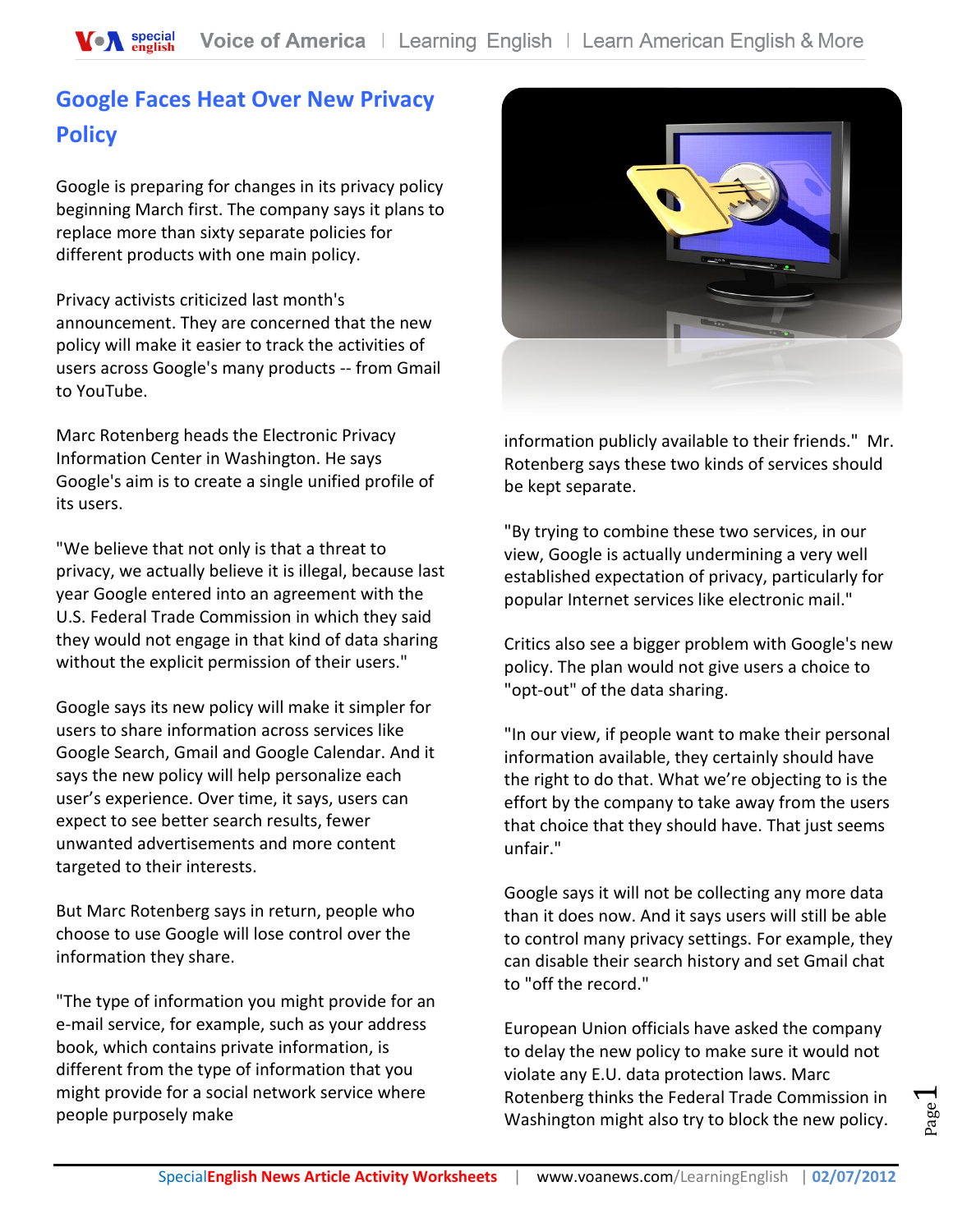# **Welcome to Voice of America's Special English Article Activity**

### **This worksheet is designed to be used with:** *Google Faces Heat Over New Privacy Policy.*

#### **Level: beginner - intermediate**

#### **Time: 20 minutes**

This worksheet will help you learn new vocabulary about Google's privacy policy. You will answer questions about the policy, and write a short paragraph on your opinion about online privacy.

**1**. What is the opposite of *private*?

- [] friendly
- [ ] public
- [] hidden

**2**. What is a *policy*?

[] the rules

[] an opinion

[ ] a thought

**3.** Look again at the title of the article: *Google Faces Heat Over New Privacy Policy.* What sentence is true?

[] Google is changing its policy

[] Google's policy is staying the same

**4**. Read the sentence below. Is it *true* or *false*? If it is false, correct the sentence. Google currently has 60 separate policies for different products.

.\_\_\_\_\_\_\_\_\_\_\_\_\_\_\_\_\_\_\_\_\_\_\_\_\_\_\_\_\_\_\_\_\_\_\_\_\_\_\_\_\_\_\_\_\_\_\_\_\_\_\_\_\_\_\_\_\_\_\_\_\_\_\_\_\_\_

\_\_\_\_\_\_\_\_\_\_\_\_\_\_\_\_\_\_\_\_\_\_\_\_\_\_\_\_\_\_\_\_\_\_\_\_\_\_\_\_\_\_\_\_\_\_\_\_\_\_\_\_\_\_\_\_\_\_\_\_\_\_\_\_\_\_

\_\_\_\_\_\_\_\_\_\_\_\_\_\_\_\_\_\_\_\_\_\_\_\_\_\_\_\_\_\_\_\_\_\_\_\_\_\_\_\_\_\_\_\_\_\_\_\_\_\_\_\_\_\_\_\_\_\_\_\_\_\_\_\_\_\_

\_\_\_\_\_\_\_\_\_\_\_\_\_\_\_\_\_\_\_\_\_\_\_\_\_\_\_\_\_\_\_\_\_\_\_\_\_\_\_\_\_\_\_\_\_\_\_\_\_\_\_\_\_\_\_\_\_\_\_\_\_\_\_\_\_\_

**5**. Why are some people concerned about Google's new privacy policy?

**6**. Why does Google say the new policy is good?

**7**. Read what Marc Rotenburg says. Do you agree with his concerns?

**8**. Complete the following sentence with *will* or *will not*. Google says it be collecting any more data than it does now.

**9**. Why does the European Union want Google to delay the new policy?

**10**. With a partner, discuss your opinion about privacy laws. Are you concerned about your privacy online?

\_\_\_\_\_\_\_\_\_\_\_\_\_\_\_\_\_\_\_\_\_\_\_\_\_\_\_\_\_\_\_\_\_\_\_\_\_\_\_\_\_\_\_\_\_\_\_\_\_\_\_\_\_\_\_\_\_\_\_\_\_\_\_\_\_\_\_\_\_\_\_\_\_\_\_\_\_\_\_\_\_\_\_\_\_\_\_\_\_\_\_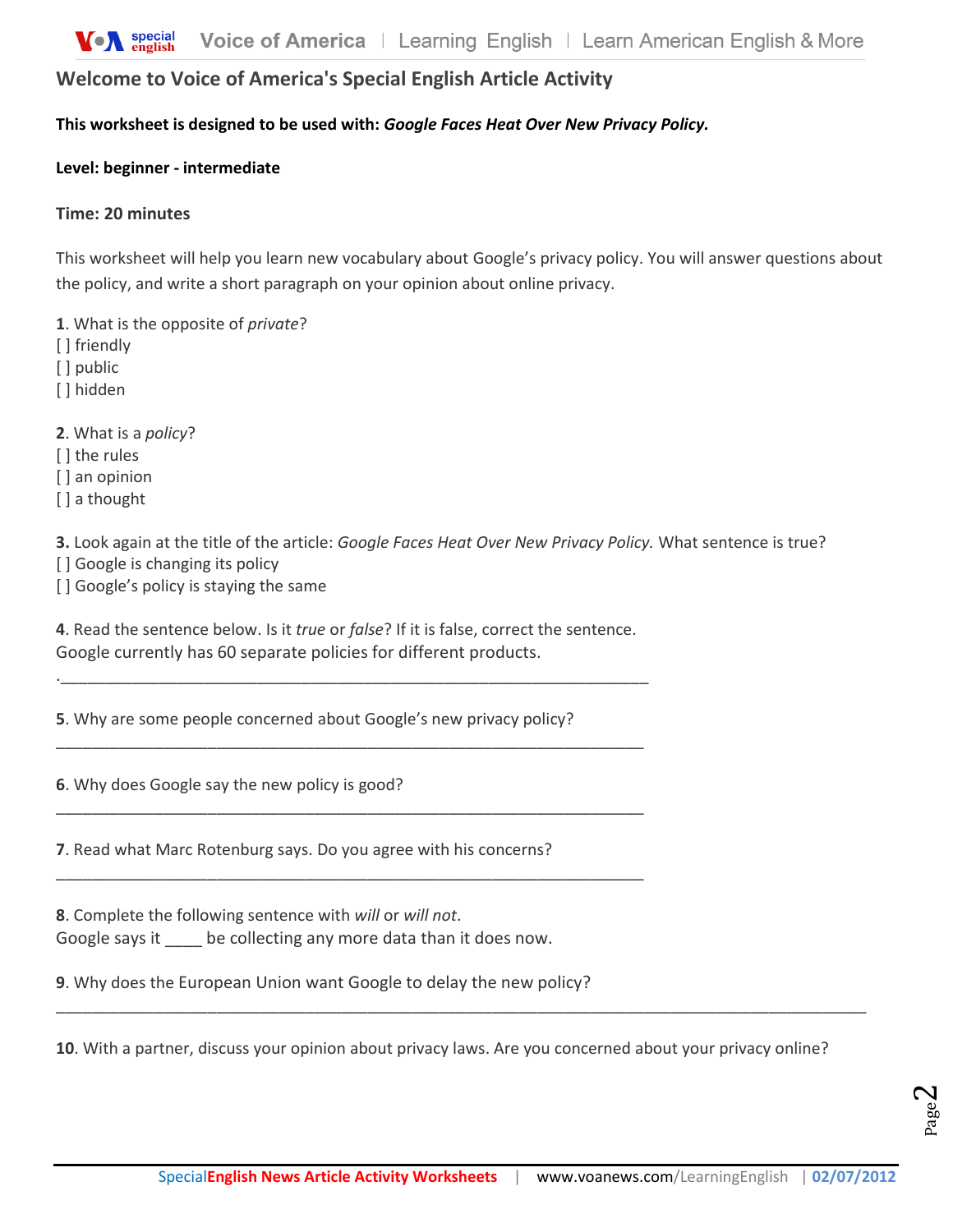

## **OVER TO YOU**

Think about your answers to question 10 above. Write 5 sentences about the discussion you had with your partner.